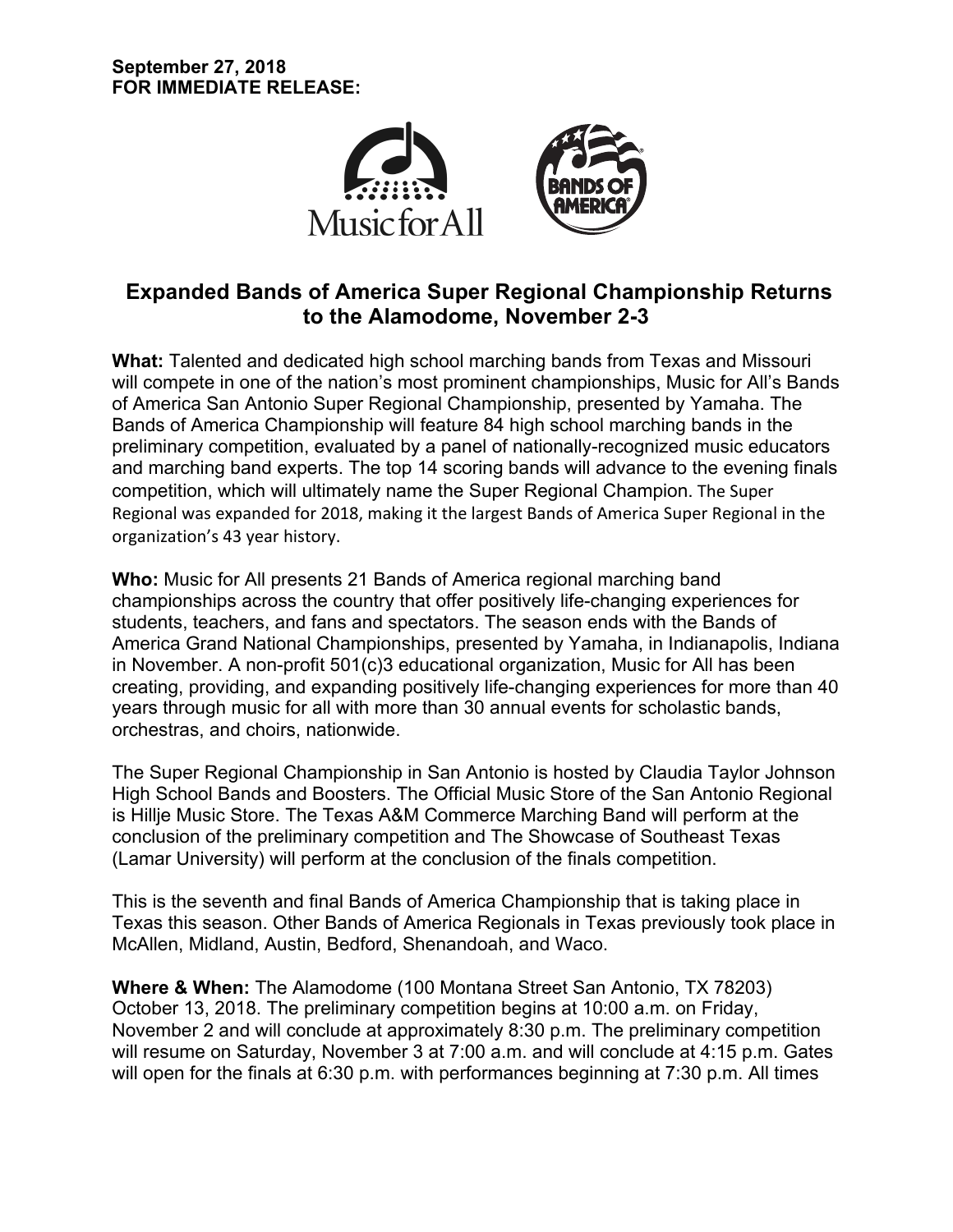## **September 27, 2018 FOR IMMEDIATE RELEASE:**

are tentative pending the final schedule of performing bands. Current times will be listed at musicforall.org.

Ticket information is as follows:

- o Super Ticket, \$69
- o Finals Reserved, \$36
- o Finals General Admission, \$31
- o Saturday Prelims, \$27
- o Friday Prelims, \$25

## **Student Group Prices**

- o Finals General Admission, \$21
- o Saturday Prelims, \$19
- o Friday Prelims, \$17

Discounted General Admission tickets are available for Senior Citizens (65+), Military, and Students on the day of the event only. For more information and to purchase tickets, visit: www.musicforall.org/sanantoniosuperregional.

**Why:** The Bands of America Super Regional Championship in San Antonio is celebration of music education at its finest, showcasing the excellence, teamwork, and student leadership of the region's outstanding marching bands. These young performers and their achievements advocate for the importance of music education in schools locally and nationwide.

**Who Should Attend:** Bands of America Championships are family events, featuring live music, choreography, and competition. Students, parents, teachers, and anyone who loves live music and the marching arts are welcome.

#### **About Music for All**

Since 1975, Music for All, through its Music for All, Bands of America, Orchestra America, and choir programs, has been a destination and set the standard for scholastic music ensemble performance and music education advocacy. As a 501(c)(3) nonprofit educational organization, Music for All's mission is to create, provide, and expand positively life-changing experiences through music for all. Music for All's vision is to be a catalyst to ensure that every child in America has access and opportunity for active music making in his or her scholastic environment. Music for All serves more than 500,000 participants annually with programs that include 30+ annual events, including the Bands of America Grand National Championships and Regional Championships for marching bands, the Music for All Summer Symposium camp for students and teachers, the Music for All National Festival and Affiliate Regional Music Festivals for concert bands, orchestras, choirs, chamber ensembles, percussion ensembles, and the national honor concert band, jazz band, orchestra, and the Bands of America Honor Band that will march for the fifth time in the Rose Parade® in 2021.

#### **Sponsor Information**

Music for All efforts are supported through sponsorships, including current partnerships with National Presenting Sponsor: Yamaha Corporation of America; Official Uniform Sponsor: Fred J. Miller, Inc.; Official Student Travel Partner: Music Travel Consultants; Official Performance